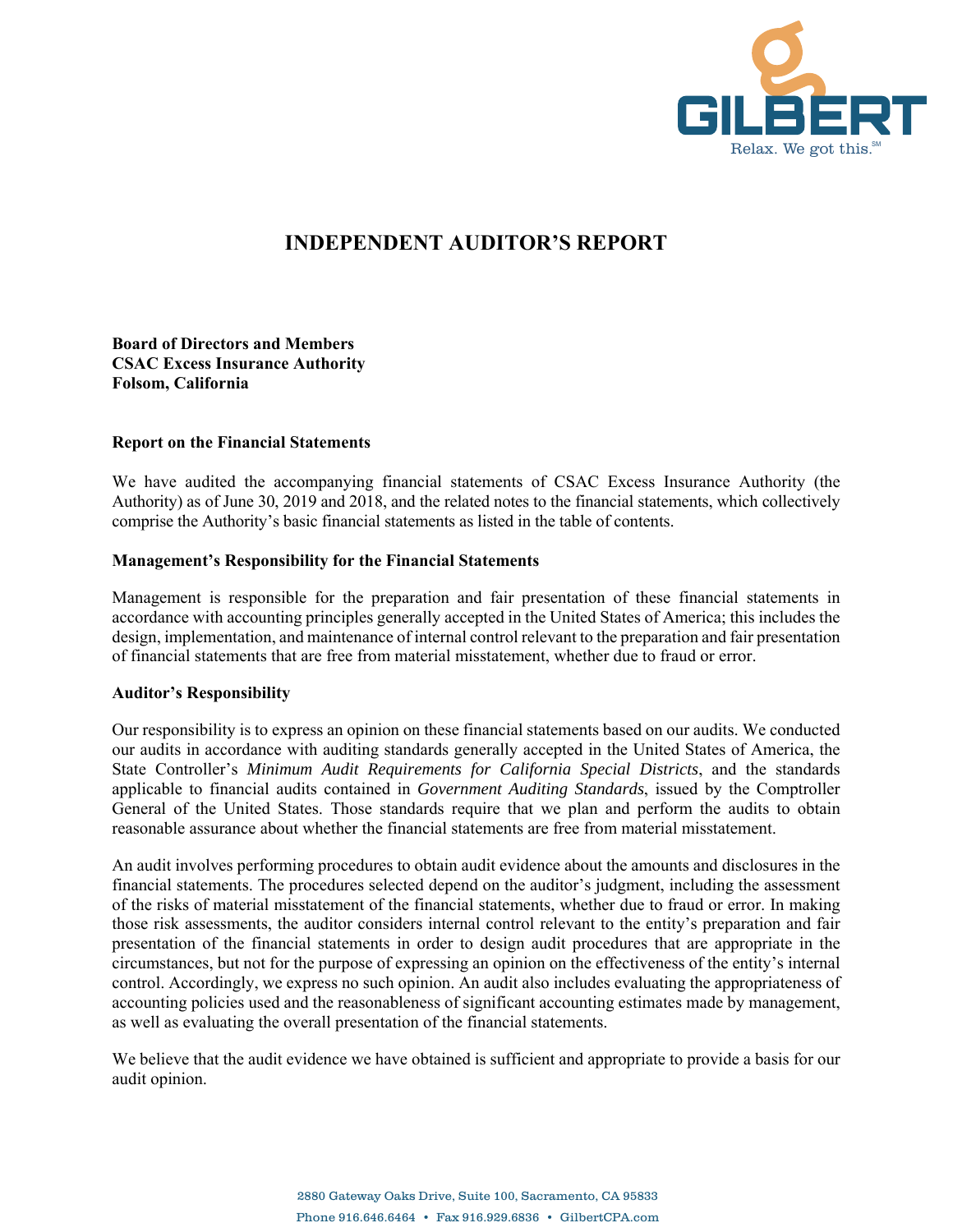Board of Directors and Members CSAC Excess Insurance Authority Page 2

## **Opinion**

In our opinion, the financial statements referred to above present fairly, in all material respects, the financial position of the Authority as of June 30, 2019 and 2018, and the changes in financial position and cash flows for the years then ended in accordance with accounting principles generally accepted in the United States of America, as well as accounting systems prescribed by the State Controller's Office and state regulations governing special districts.

## **Other Matters**

#### *Required Supplemental Information*

Accounting principles generally accepted in the United States of America require that the management's discussion and the required supplementary information, as listed in the table of contents, be presented to supplement the basic financial statements. Such information, although not a part of the basic financial statements, is required by the Governmental Accounting Standards Board, who considers it to be an essential part of financial reporting for placing the basic financial statements in an appropriate operational, economic, or historical context. We have applied certain limited procedures to the required supplementary information in accordance with auditing standards generally accepted in the United States of America, which consisted of inquiries of management about the methods of preparing the information and comparing the information for consistency with management's responses to our inquiries, the basic financial statements, and other knowledge we obtained during our audit of the basic financial statements. We do not express an opinion or provide any assurance on the information because the limited procedures do not provide us with sufficient evidence to express an opinion or provide any assurance.

#### *Other Information*

Our audits were conducted for the purpose of forming an opinion on the financial statements that collectively comprise the Authority's basic financial statements. The Supplemental Information Section, as listed in the table of contents, is presented for purposes of additional analysis and is not a required part of the basic financial statements.

The Supplemental Information Section is the responsibility of management and was derived from and relate directly to the underlying accounting and other records used to prepare the basic financial statements. Such information has been subjected to the auditing procedures applied in the audit of the basic financial statements and certain additional procedures, including comparing and reconciling such information directly to the underlying accounting and other records used to prepare the basic financial statements or to the basic financial statements themselves, and other additional procedures in accordance with auditing standards generally accepted in the United States of America. In our opinion, the Supplemental Information Section is fairly stated, in all material respects, in relation to the basic financial statements as a whole.

The Introductory Section and the Statistical Section, as listed in the table of contents, are presented for the purposes of additional analysis and are not a required part of the basic financial statements. They have not been subjected to the auditing procedures applied in the audit of the basic financial statements and accordingly, we express no opinion on them.